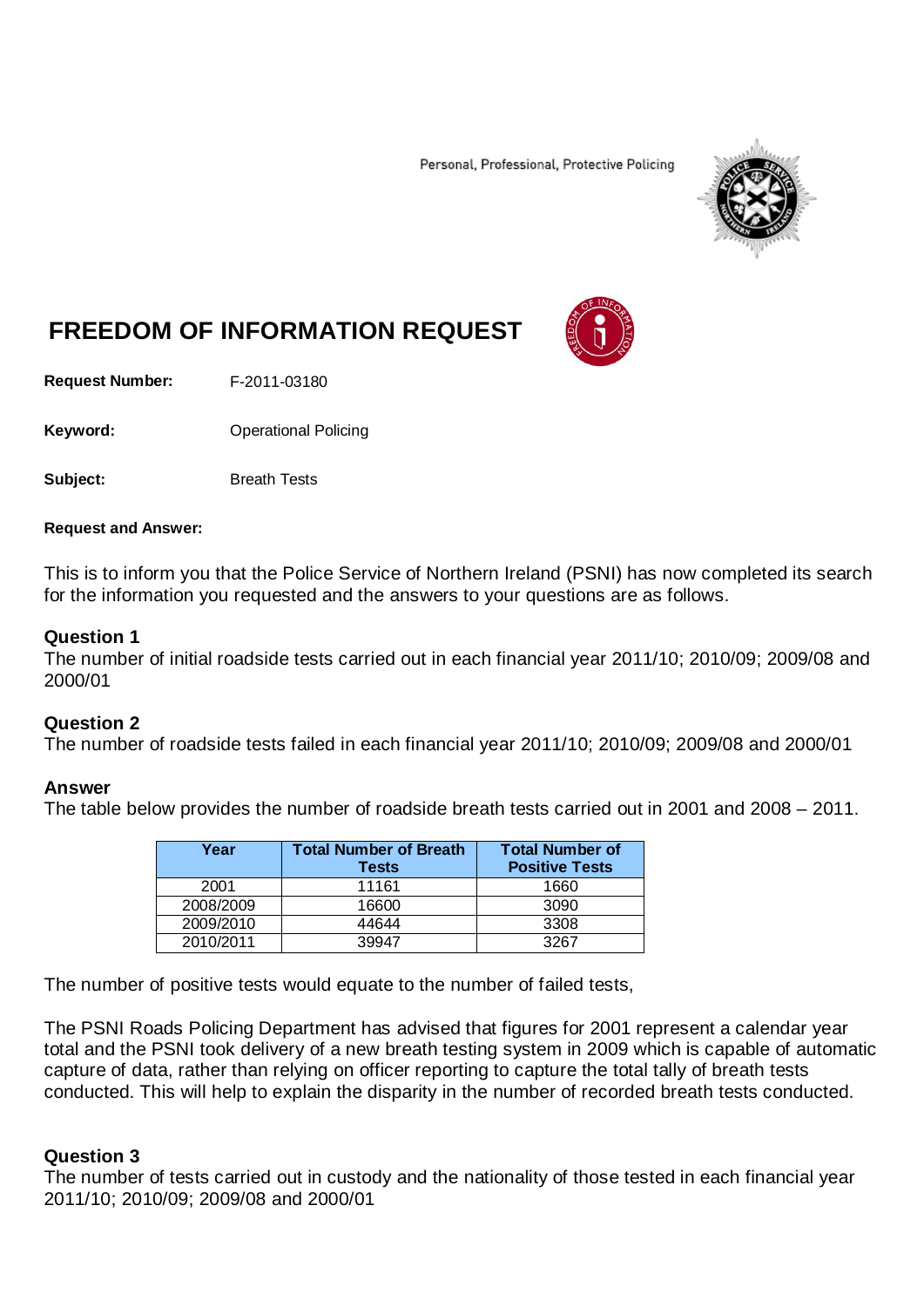# **Question 4**

The total number of people who failed a test in custody tested in each financial year 2011/10; 2010/09; 2009/08 and 2000/01

# **Question 5**

The nationality where given of those who failed the test in custody in each financial year 2011/10; 2010/09; 2009/08 and 2000/01

## **Answer**

In an attempt to provide a response to questions 3, 4 and 5 the PSNI Central Statistics branch interrogated the NICHE recording systems used within the PSNI.

Motoring offence data from NICHE is a developmental area for Central Statistics branch and we are moving towards reporting on persons arrested and/or charged for various categories of motoring offences. One of these categories relates to alcohol and drugs and I have listed below the offences that are included in this category.

DRIVING WITH EXCESS ALCOHOL IN BREATH DRIVING WHEN UNFIT THROUGH DRINK OR DRUG DRIVING WITH EXCESS ALCOHOL IN BLOOD IN CHARGE WHEN UNFIT THROUGH DRINK OR DR IN CHARGE WITH EXCESS ALCOHOL IN BREATH FAILING TO PROVIDE SPECIMEN WHEN DRIVING FAILING TO PROVIDE SPECIMEN OF BREATH FOR PRELIMINARY TEST FAIL TO PROVIDE SPECIMEN WHEN DRIVING WI FAILING TO PROVIDE SPECIMEN WHEN IN CHARGE UNFIT IN CHARGE OF A MOTOR VEHICLE WITH EXCESS ALCOHOL IN BLOOD FAIL TO PROVIDE SPECIMEN WHEN IN CHARGE WITH EXCESS ALCOHOL DRIVING WITH EXCESS ALCOHOL IN URINE ATTEMPTING TO DRIVE WHEN UNFIT THROUGH DRINK OR DRUGS CAUSING GRIEVOUS BODILY INJURY BY DRIVING CARELESSLY WHEN UNFIT CAUSING DEATH OR GBI BY DRIVING CARELESSLY WITH EXCESS ALCOHOL CAUSING GRIEVOUS BODILY INJURY BY DRIVING CARELESSLY WITH EXCESS ALCOHOL ATTEMPTING TO DRIVE WITH EXCESS ALCOHOL IN BREATH CAUSING DEATH BY DRIVING CARELESSLY WHEN UNFIT IN CHARGE WITH EXCESS ALCOHOL IN URINE

Central Statistics have provided in the table on page 4 figures which includes nationality for persons who have been arrested and/or charged for an alcohol/drugs related motoring offence as for someone to be arrested/charged for such an offence it would be safe to assume that they had tested positive for the same.

As NICHE was not introduced until 2007 we have been unable to supply figures for 2000/01 and to provide the data for 2010/11 would take the time to respond in excess of the time permitted by legislation (18hrs) thus engaging an over cost response. The time taken to provide the information to date is already at 14 hours and we have been advised to provide for 2010/11 would take this well in excess of 18.

Please note that Central Statistics Branch is unable to stand over the quality of the figures provided as work is ongoing on this data and as yet the figures are unvalidated. It should also be noted that the recording of nationality on niche is dependant on the person inputting the data and as such the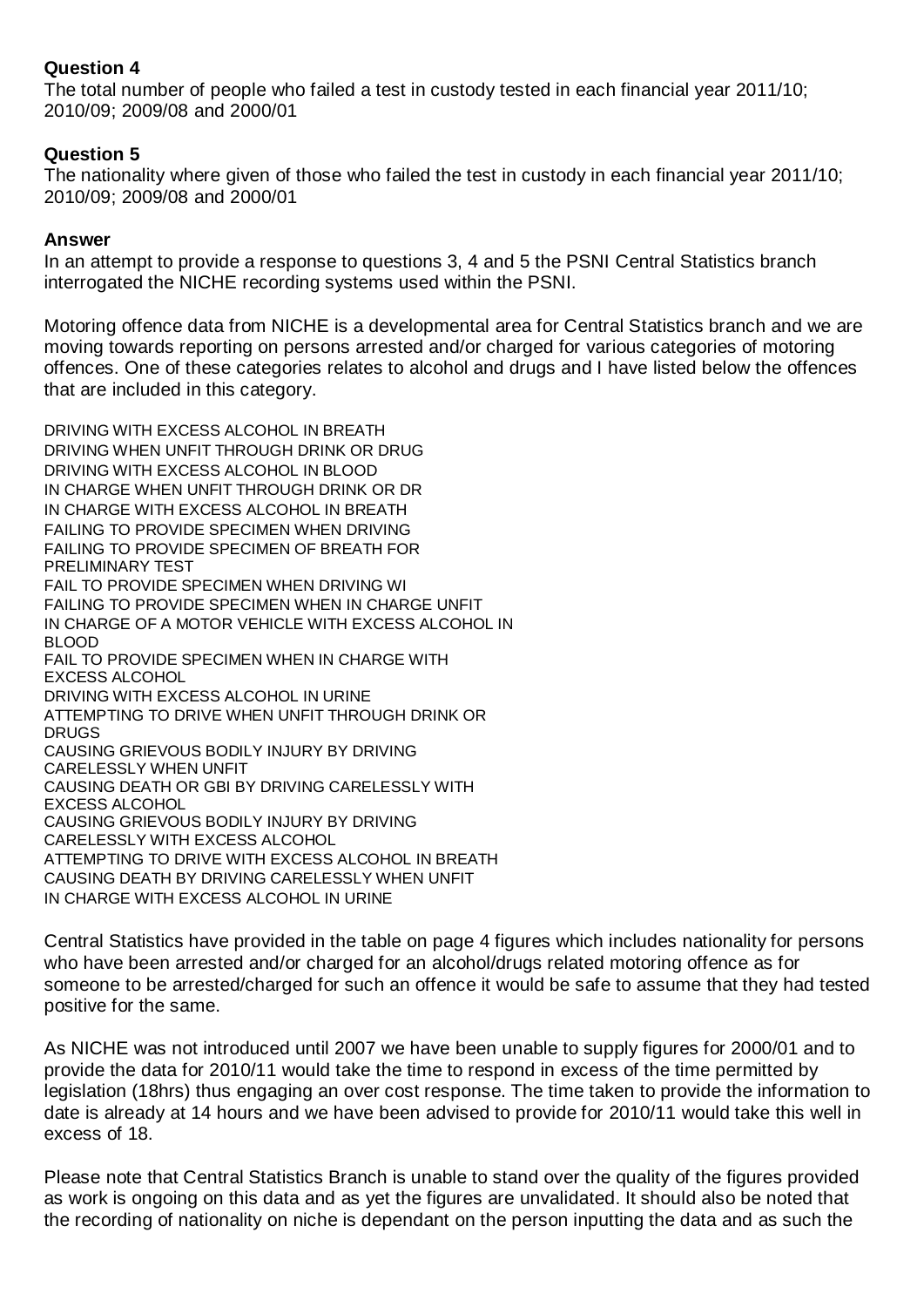nationality of everyone may not be captured.

If you have any queries regarding your request or the decision please do not hesitate to contact me on 028 9070 0164. When contacting the Freedom of Information Team, please quote the reference number listed at the beginning of this letter.

If you are dissatisfied in any way with the handling of your request, you have the right to request a review. You should do this as soon as possible, or in any case within two months of the date of issue of this letter. In the event that you require a review to be undertaken, you can do so by writing to the Head of Freedom of Information, PSNI Headquarters, 65 Knock Road, Belfast, BT5 6LE or by emailing [foi@psni.pnn.police.uk.](mailto:foi@psni.pnn.police.uk)

If following an internal review, carried out by an independent decision maker, you were to remain dissatisfied in any way with the handling of the request you may make a complaint, under Section 50 of the Freedom of Information Act, to the Information Commissioner's Office and ask that they investigate whether the PSNI has complied with the terms of the Freedom of Information Act. You can write to the Information Commissioner at Information Commissioner's Office, Wycliffe House, Water Lane, Wilmslow, Cheshire, SK9 5AF. In most circumstances the Information Commissioner will not investigate a complaint unless an internal review procedure has been carried out, however the Commissioner has the option to investigate the matter at his discretion.

Please be advised that PSNI replies under Freedom of Information may be released into the public domain via our website @ [www.psni.police.uk](http://www.psni.police.uk/)

Personal details in respect of your request have, where applicable, been removed to protect confidentiality.